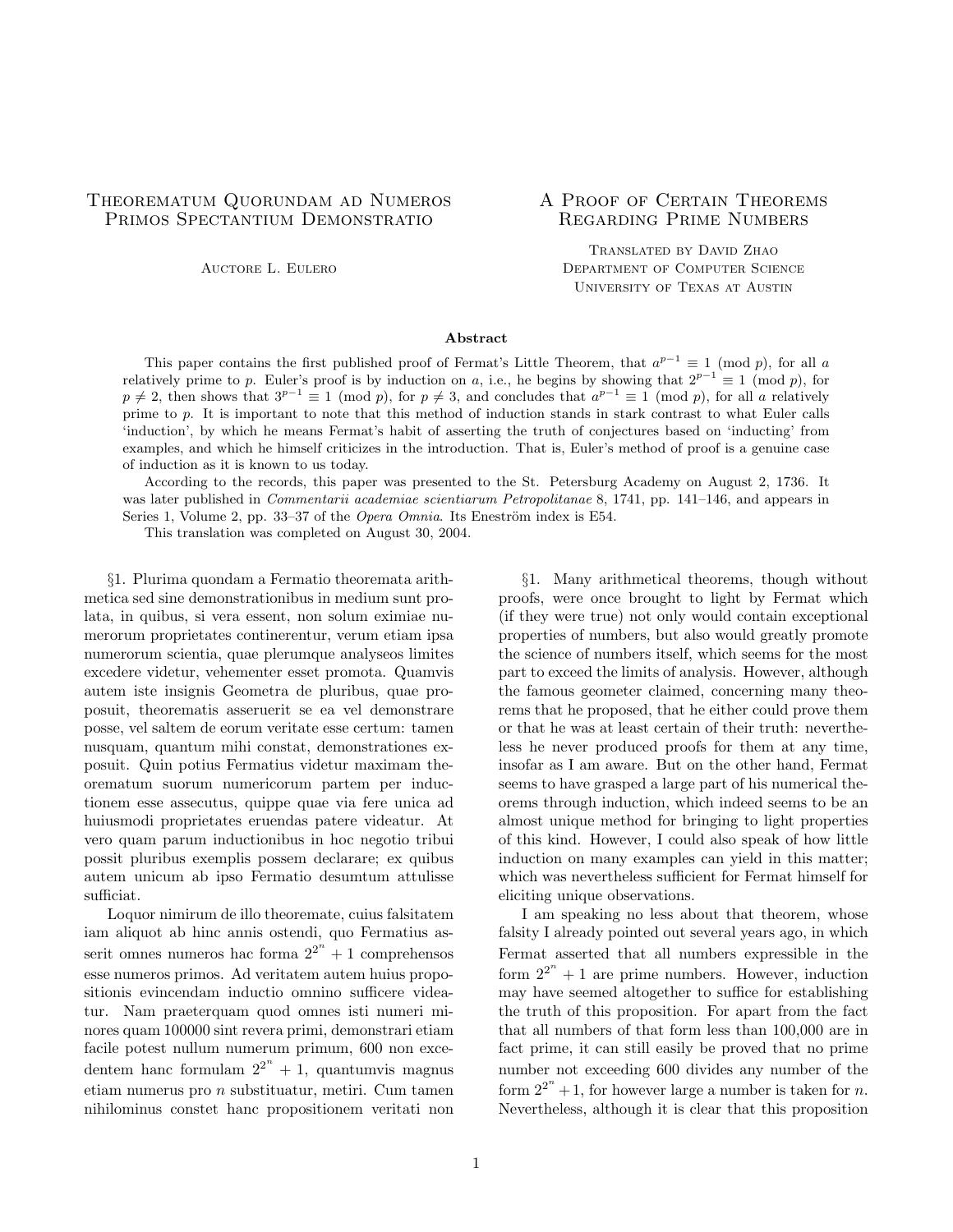tio in huiusmodi speculationibus valeat. much induction can be of use in speculations of this

proprietates, quae sola inductione nituntur, tam diu pro which rested upon induction alone, I now judge to have incertis habendas esse arbitror, donec illae vel apodic- uncertainty, until they are either supplied with clearly ticis demonstrationibus muniantur vel omnino refellan- valid proofs or altogether refuted. I have submitted to tur. Non plus etiam illis theorematis, quae ego ipse illi judgment no more than those theorems, which I myself schediasmati, in quo de memorato theoremate Ferma- judge to be resting on extempore speech, in which I tiano numerisque perfectis tractavi, subieci, fidendum dealt with the aforementioned theorem of Fermat and esse censerem, si tantum inductionibus, qua via qui- with perfect numbers, if they should rest only on indem sola tum temporis ad eorum cognitionem perveni, duction, by which way alone, certainly, I arrived at recniterentur. Nunc vero, postquam peculiari methodo ognizing them in the first place. But now, as I have demonstrationes horum theorematum firmissimas sum attained the firmest proofs of these theorems by my adeptus, de veritate eorum non amplius est dubitan- own method, there can be no more doubt concerning dum. Quocirca tam ad veritatem illorum theorematum their truth. And on this account, in order to establish ostendendam, quam ad methodum ipsam, quae forte the truth of those theorems, which is a method in itself etiam in aliis numerorum investigationibus utilitatem and which may even bear usefulness in other investigaafferre poterit, in hac dissertatione meas demonstra- tions of numbers, I have resolved to set forth my proofs tiones explicare constitui. in this paper.

suscepi, est sequens: prove, is the following:

Significante p numerum primum, formula  $a^{p-1}-1$  semper per p dividi poterit, nisi a per p dividi queat. can always be divided by p, unless a can be divided by

generalem formulam extendere non licuit. Quamobrem clear that the proof would extend to the general case.

cunque, formula  $2^{p-1} - 1$  semper per p dividi poterit. 2

### Demonstratio. Proof.

Loco 2 ponatur  $1 + 1$ , eritque  $(1 + 1)^{p-1} = 1 + \frac{p-1}{1}$  $\frac{p-1}{1} \frac{p-2}{2} + \frac{p-1}{1} \frac{p-2}{2} \frac{p-3}{3} + \frac{p-1}{1} \frac{p-2}{2} \frac{p-3}{3} \frac{p-4}{4}$ riei terminorum numerus est = p et proinde impar.  $(1+1)^{p-1}-1 = 2^{p-1}-1 = \tfrac{p-1}{1} + \tfrac{p-1}{1} \tfrac{p-2}{2} + \tfrac{p-1}{1} \tfrac{p-2}{2} \tfrac{p-3}{3}$  $\frac{p-1}{1}$  $\frac{p-2}{2}$  $\frac{p-3}{3}$  $\frac{p-4}{4}$ et propterea par. Colligantur igitur bini quique ter-

esse consentaneam, facile intelligitur, quantum induc- is not consistent with truth, it is still easy to see how sort.

 $\S2$ . Hanc ob rationem omnes huiusmodi numerorum  $\S2$ . For this reason, all such properties of numbers,

§3. Propositio autem, quam hic demonstrandum §3. Now, the proposition, which I am prepared to

 $p-1-1$  sem-<br>Letting p denote a prime number, the formula  $a^{p-1}-1$  $p$ .

Ex hac enim propositione demonstrata sponte relin- Now, the truth of the remaining theorems follows if quorum theorematum veritas fluit. Casum quidem for- this proposition is proved. Indeed, I already gave the mulae propositae, quo est  $a = 2$ , iam ab aliquo tempore proof of the case of the proposed statement in which demonstratum dedi; attamen tum demonstrationem ad  $a = 2$  at an earlier time; but nonetheless it was not primo huius casus probationem afferre conveniet, quo So for this reason, it is fitting to offer an examination transitus ad generaliora eo facilior reddatur. Demon- of this case first, whereby the transition to the more stranda igitur erit sequens propositio: general case would be easier from there. Therefore, the following proposition will be proved:

Significante p numerum primum imparem quem-<br>Letting p be any odd prime number, the formula  $2^{p-1} - 1$  can always be divided by p.

In place of 2, take  $1 + 1$ , and the formula becomes etc. cuius se-  $(1 + 1)^{p-1} = 1 + \frac{p-1}{1} + \frac{p-1}{1} \frac{p-2}{2} + \frac{p-1}{1} \frac{p-2}{2} \frac{p-3}{3}$  $\frac{-1}{1}$  $\frac{p-2}{2}$  $\frac{p-3}{3}$  $\frac{p-4}{4}$ , and so on. The number of terms of Praeterea quilibet terminus, quamvis habeat fractionis this series is equal to  $p$  and consequently odd. For speciem dabit numerum integrum; quisque enim nu- this reason, even though every term has the form of a merator, uti satis constat, per suum denominatorem fraction, each still gives a whole number; because each dividi potest. Demto igitur seriei termini primo 1 erit numerator, as is clearly sufficient, can be divided by its denominator. Then take away the initial term of 1  $\frac{-4}{4}$  + etc. quorum numerus est = p − 1 from the series to obtain:  $(1+1)^{p-1} - 1 = 2^{p-1} - 1 =$  $\frac{-1}{1} + \frac{p-1}{1} \frac{p-2}{2} + \frac{p-1}{1} \frac{p-2}{2} \frac{p-3}{3} + \frac{p-1}{1} \frac{p-2}{2} \frac{p-3}{3} \frac{p-4}{4} + \dots$  So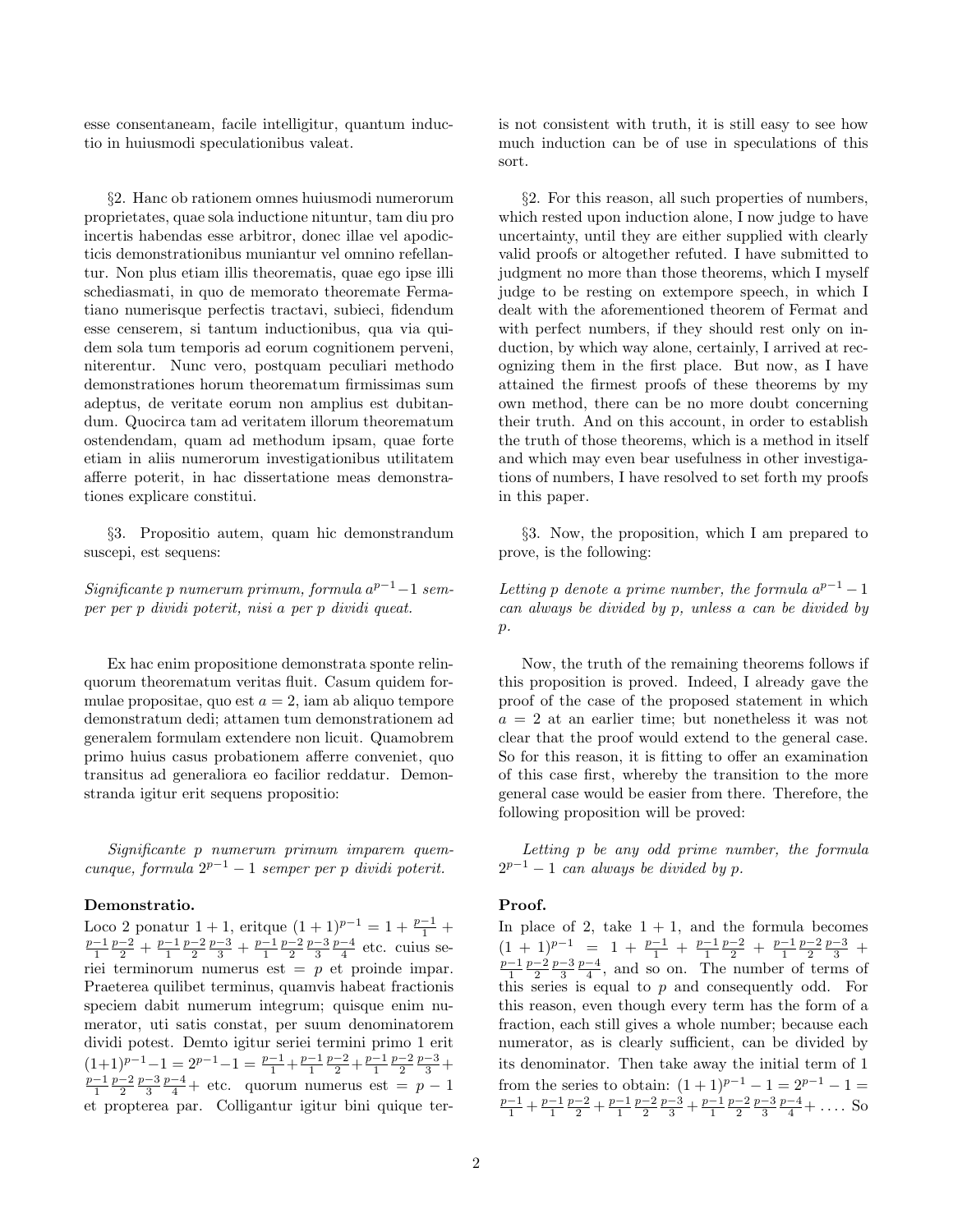duplo minor; erit  $2^{p-1} - 1 = \frac{p}{1} \frac{p-1}{2} + \frac{p}{1} \frac{p-1}{2} \frac{p-2}{3} \frac{p-3}{4}$  $\frac{p}{1} \frac{p-1}{2} \frac{p-2}{3} \frac{p-3}{4} \frac{p-4}{5} \frac{p-5}{6}$ nus ob p numerum imparem erit  $\frac{p}{1} \frac{p-1}{2} \frac{p-2}{3} \cdots \frac{2}{p-1} = p$ . nam, cum  $p$  sit numerus primus et maior quam ullus

Si  $2^{p-1}-1$  per numerum primum p dividi potest, dividi If  $2^{p-1}-1$  can be divided by a prime number, then its quoque poterit eius duplum  $2^p - 2$  et vicissim. At est alternate form  $2^p - 2$  can in turn also be divided. And  $2^p = (1+1)^p = 1 + \frac{p}{1} + \frac{p}{1} \frac{p-1}{2} + \frac{p}{1} \frac{p-1}{2} \frac{p-2}{3} \cdots \frac{p}{1}$ series terminis primo et ultimo truncata dat $\frac{p}{1} + \frac{p}{1} \frac{p-1}{2}$  $\frac{p}{1} \frac{p-1}{2} \frac{p-2}{3} + \cdots \frac{p}{1} \frac{p-1}{2} + p = 2^p - 2$ . Perspicuum autem est  $\frac{p}{1}$ istius seriei quemvis terminum per p esse divisibilem, si is clear that each term of this series is divisible by  $p$ , quidem p fuerit numerus primus. Quamobrem etiam if indeed p is a prime number. For this reason,  $2^p - 2$ semper  $2^p - 2$  per p et propterea quoque  $2^{p-1} - 1$  per can also always be divided by p, and accordingly so can  $p$  dividi poterit, nisi sit  $p = 2$ . Q.E.D.

parem p dividi queat; facile intelligitur per p quoque odd prime number p; it is easy to see that the formula dividi posse hanc formulam  $2^{m(p-1)} - 1$  denotante m numerum quemcunque integrum. Quare sequentes for-<br>mulae number. For this reason, all the following for-<br>mulae quoque omnes  $4^{p-1} - 1$ ,  $8^{p-1} - 1$ ,  $16^{p-1} - 1$  etc.<br>mulas:  $4^{p-1} - 1$ ,  $8^{p-1} - 1$ ,  $16^{p-1} - 1$ , and so per numerum primum p dividi poterunt. Demonstrata be divided by a prime number p. Therefore the truth igitur est veritas theorematis generalis pro omnibus ca- of the general theorem has been proven for all cases, in sibus, quibus a est quaevis binarii potestas, et p qui- which a is any power of two, and p is any prime number cunque numerus primus praeter binarium. except two.

quens quoque demonstrabimus. following with its help.

## Theorema. Theorem.

Denotante p numerum primum quemcunque praeter 3, per illum semper haec formula  $3^{p-1} - 1$  dividi poterit. always be divided by it.

## Demonstratio. Proof.

potest, tum  $3^p - 3$  per p dividi poterit, quoties p fuerit 3, then  $3^p - 3$  can be divided by p, whenever p is any numerus primus quicunque, et vicissim. Est vero  $3^p$  =  $(1+2)^p = 1 + \frac{p}{1} \cdot 2 + \frac{p}{1} \frac{p-1}{2} \cdot 4 + \frac{p}{1} \frac{p-1}{2} \frac{p-2}{3} \cdot 8 \cdots + \frac{p}{1}$  $2^{p-1}+2^p$ et ultimum per  $p$  dividi poterunt, si quidem  $p$  fuerit and last, provided that  $p$  is a prime number. Therefore, numerus primus. Per  $p$  igitur dividi potest ista formula  $3^p-2^p-1$ , quae aequalis est huic  $3^p-3-2$ 2 semper per p numerum primum dividi potest; ergo divided by p; therefore so can  $3^p - 3$ . For this reason, etiam  $3^p-3$ . Quare  $3^{p-1}-1$  semper per p dividi potest,  $3^{p-1}-1$  can always be divided by p, whenever p is a

mini in unam summam, quo terminorum numerus fiat the number of terms is  $p - 1$  and therefore even. Now, collect each pair of terms into one sum, so that the number of terms is less by a half, to obtain:  $2^{p-1} - 1 =$  $\frac{p}{1} \frac{p-1}{2} + \frac{p}{1} \frac{p-1}{2} \frac{p-2}{3} \frac{p-3}{4} + \frac{p}{1} \frac{p-1}{2} \frac{p-2}{3} \frac{p-3}{4} \frac{p-4}{5} \frac{p-5}{6} +$ , and so Apparet autem singulos terminos per  $p$  esse divisibiles, on. Since  $p$  is an odd number, the last term of this  $\frac{p}{1} \frac{p-1}{2} \frac{p-2}{3} \cdots \frac{2}{p-1} = p$ . So it is clear that each denominatorum factor, nusquam divisione tolli poterit.  $t = t$ erm is divisible by p, because, as p is a prime number Quamobrem si fuerit p numerus primus impar, per il- and greater than every factor in the denominators, it lum semper  $2^{p-1} - 1$  dividi poterit.  $Q.E.D.$  can never be removed by division. For this reason, if p is an odd prime number,  $2^{p-1}-1$  can always be divided by it.  $\Box$ 

### Aliter  $Or$  Alternately:

 $\frac{p}{1}+1$ . Quae  $2^p = (1+1)^p = 1 + \frac{p}{1} + \frac{p}{1} \frac{p-1}{2} + \frac{p}{1} \frac{p-1}{2} \frac{p-2}{3} \cdots \frac{p}{1} + 1$ . And  $\frac{-1}{2}$  + this series, with the first and last terms removed, gives  $\frac{p}{1} + \frac{p}{1} \frac{p-1}{2} + \frac{p}{1} \frac{p-1}{2} \frac{p-2}{3} + \cdots + \frac{p}{1} \frac{p-1}{2} + p = 2^p - 2$ . Now it  $2^{p-1} - 1$ , unless  $p = 2$ .  $\Box$ 

§4. Cum igitur  $2^{p-1} - 1$  per numerum primum im-<br>§4. Therefore since  $2^{p-1} - 1$  can be divided by an  $2^{m(p-1)} - 1$  can also be divided by p, with m as any mulas:  $4^{p-1} - 1$ ,  $8^{p-1} - 1$ ,  $16^{p-1} - 1$ , and so on, can

§5. Demonstrato nunc hoc theoremate eius ope se- §5. Now with this theorem proved we prove the

If p is any prime number except 3, then  $3^{p-1} - 1$  can

Si  $3^{p-1} - 1$  per numerum primum p excepto 3 dividi If  $3^{p-1}-1$  can be divided by any prime number p except  $\frac{p}{1}$ . ·  $2 + \frac{p}{1} \frac{p-1}{2} \cdot 4 + \frac{p}{1} \frac{p-1}{2} \frac{p-2}{3} \cdot 8 \cdot \cdot \cdot + \frac{p}{1} \cdot 2^{p-1} + 2^p$ . Each term of this series can be divided by  $p$ , except for the first the formula  $3^p - 2^p - 1$  can be divided by p, and this  $p+2$ . At  $2^p-$  is equal to  $3^p-3-2^p+2$ . And  $2^p-2$  can always be quoties p fuerit numerus primus excepto 3.  $Q.E.D.$  prime number except 3.  $\square$